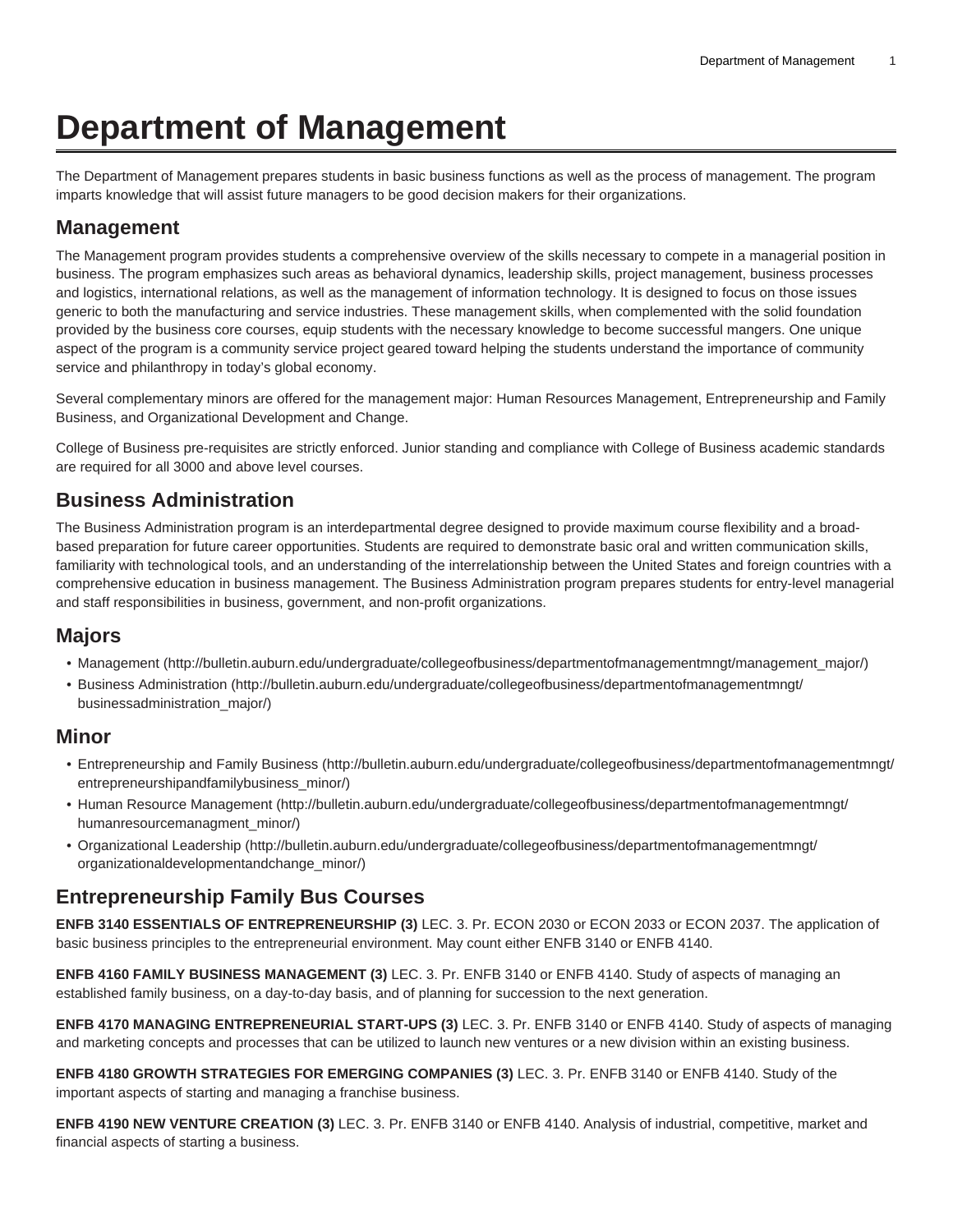**ENFB 4200 BUSINESS PLAN FOR THE NEW VENTURE (3)** LEC. 3. Pr. ENFB 3140 or ENFB 4140. Application of business principles to a practical, hands-on project.

**ENFB 4210 CORPORATE VENTURING-ENTREPRENEURS IN ORGANIZATIONS (3)** LEC. 3. Pr. ENFB 3140 or ENFB 4140. Study of the entrepreneurial process as it applies to the operations of a department or functional area within an established organization.

**ENFB 4920 INTERNSHIP (1-6)** INT. Pr. 2.50 GPA. Approval by departmental internship program committee. Course may be repeated for a maximum of 6 credit hours.

**ENFB 5900 DIRECTED STUDIES (1-3)** IND. SU. Independent study on current topics in management. Course may be repeated for a maximum of 6 credit hours.

**ENFB 5960 SPECIAL PROBLEMS (1-3)** IND. Independent study investigating current literature in management. Course may be repeated for a maximum of 6 credit hours.

**ENFB 6900 DIRECTED STUDIES (1-3)** IND. SU. Independent study on current topics in management. Course may be repeated for a maximum of 3 credit hours.

**ENFB 6960 SPECIAL PROBLEMS (3)** DSL/IND. Departmental approval. General management theories, practices, and functions in industry and business. Individual work with a designated faculty member. Course may be repeated for a maximum of 6 credit hours.

## **Human Resource Mngt Courses**

**HRMN 3420 HUMAN RESOURCE MANAGEMENT (3)** LEC. 3. Pr. P/C MNGT 3100 or P/C MNGT 3103 or P/C MNGT 3107 or P/C MNGT 3810. Management of human resources dealing with selection, training, placement, appraisal, compensation, and employee representation.

**HRMN 4920 INTERNSHIP (1-6)** AAB/INT. SU. Pr. 2.50 GPA. Approval by departmental intern program committee. Course may be repeated for a maximum of 6 credit hours.

**HRMN 5460 HUMAN RESOURCE LEGISLATION (3)** LEC. 3. Pr. HRMN 3420 or HRMN 3423. Legislation that impacts the management of human resources within the organization.

**HRMN 5470 EMPLOYEE COMPENSATION (3)** LEC. 3. Pr. HRMN 3420 or HRMN 3423. Modern compensation systems, strategic planning, wage and salary management, benefits administration and pay incentive development.

**HRMN 5510 HUMAN RESOURCE PLANNING, DEVELOPMENT, AND APPRAISAL (3)** LEC. 3. Pr. HRMN 3420 or HRMN 3423. Theory, practice and design of managerial systems in these functions.

**HRMN 5540 HUMAN RESOURCES SELECTION AND PLACEMENT (3)** LEC. 3. Pr. (HRMN 3420 or HRMN 3423) and (BUAL 2600 or STAT 2010 or STAT 2017 or STAT 2510 or STAT 2513 or STAT 2610 or STAT 3010). A review of contemporary issues involved in administering a program for selecting employees.

**HRMN 5900 DIRECTED STUDIES (1-3)** IND. SU. Independent study on current topics in management. Course may be repeated for a maximum of 6 credit hours.

**HRMN 5960 SPECIAL PROBLEMS (1-3)** IND. Independent study investigating current literature in management. Course may be repeated for a maximum of 6 credit hours.

**HRMN 6460 HUMAN RESOURCE LEGISLATION (3)** LEC. 3. Pr. HRMN 3420 or HRMN 3423. Legislation that impacts the management of human resources within the organization.

**HRMN 6470 EMPLOYEE COMPENSATION (3)** LEC. 3. Pr. HRMN 3420 or HRMN 3423. Study of the theory, procedures, techniques, and practices used to administer modern organization compensation systems.

**HRMN 6510 HR PLANNING DEV & APPRAISAL (3)** LEC. 3. Pr. HRMN 3420 or HRMN 3423. Theory, practice, and design of managerial systems and these functions.

**HRMN 6540 HUMAN RESOURCES SELECTION AND PLACEMENT (3)** LEC. 3. Pr. (HRMN 3420 or HRMN 3423) and (BUAL 2600 or STAT 2010 or STAT 2017 or STAT 2510 or STAT 2513 or STAT 2610 or STAT 3010). A review of contemporary issues involved in administering a program for selecting employees.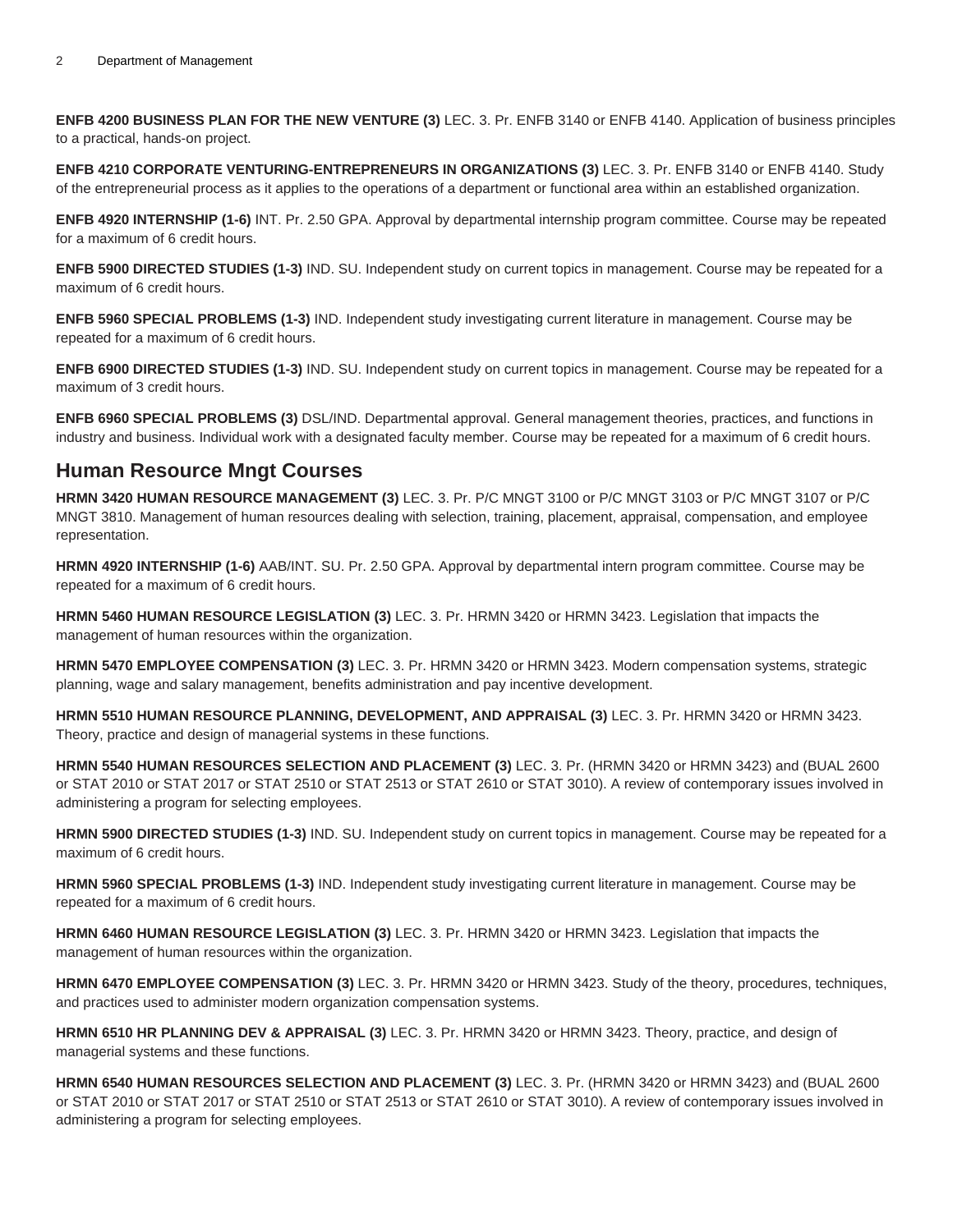**HRMN 6900 DIRECTED STUDIES (1-3)** IND. SU. Departmental approval. Independent study on current topics in management. Course may be repeated for a maximum of 3 credit hours.

**HRMN 6960 SPECIAL PROBLEMS (3)** IND. Departmental approval. General management theories, practices, and functions in industry and business. Individual work with a designated faculty member. Course may be repeated for a maximum of 6 credit hours.

#### **Management Courses**

**MNGT 3010 PROFESSIONAL DEVELOPMENT IN MANAGEMENT (1)** LEC. 1. SU. Pr. (P/C MNGT 3100 or P/C MNGT 3103 or P/C MNGT 3107) and P/C BUSI 2010. Career planning and preparation for employment in a management position.

**MNGT 3100 PRINCIPLES OF MANAGEMENT (3)** LEC. 3. Management functions and the applications of management principles in organization. Junior standing. May count either MNGT 3100 or MNGT 3810.

**MNGT 3107 HONORS PRINCIPLES OF MANAGEMENT (3)** LEC. 3. Pr. Honors College. Management functions and the applications of management principles in organization. Fall, Spring. Junior standing.

**MNGT 3460 ORGANIZATIONAL BEHAVIOR (3)** LEC. 3. Pr. P/C MNGT 3100 or P/C MNGT 3103 or P/C MNGT 3107 or P/C MNGT 3810. Study, analysis and application of theories and techniques for understanding, predicting and managing human behavior in the organizational context.

**MNGT 3810 MANAGEMENT FOUNDATIONS (3)** LEC. 3. Management Foundations is a broad based introductory course that will focus on management functions and applications of management principles. This course is not open to undergraduates majoring in business. Junior standing. May count either MNGT 3100 or MNGT 3810.

**MNGT 3970 GLOBAL PERSPECTIVES IN BUSINESS IN SPAIN (6)** LEC. 6. The objective of the course is to learn about business in Spain by immersing the student totally into the Spain language and culture. Course may be repeated for a maximum of 12 credit hours.

**MNGT 4100 MANAGEMENT IN GLOBAL BUSINESS ENVIRONMENT (3)** LEC. 3. Pr. MNGT 3100 or MNGT 3103 or MNGT 3107. Issues unique to managing operations in the global business environment.

**MNGT 4400 ORGANIZATIONAL CHANGE (3)** LEC. 3. Pr. MNGT 3100 or MNGT 3103 or MNGT 3107. The complexities involved in implementing change in organizations.

**MNGT 4610 INTERNATIONAL FIELD ANALYSIS PROJECT COURSE (3)** LEC. 3. Field analysis team projects with local or multinational organizations in a foreign county. Course will be taught in conjunction with COB International Studies Programs.

**MNGT 4690 ETHICAL ISSUES IN MANAGEMENT (3)** LEC. 3. Pr. (MNGT 3100 or MNGT 3103 or MNGT 3107) and (FINC 3610 or FINC 3613 or FINC 3617). The course is designed to help students gain a better understanding of how ethical dilemmas can impact managerial decisions.

**MNGT 4800 STRATEGIC MANAGEMENT (3)** LEC. 3. Pr. (MKTG 3310 or MKTG 3313 or MKTG 3317) and (MNGT 3100 or MNGT 3103 or MNGT 3107) and (FINC 3610 or FINC 3613 or FINC 3617). Objectives, strategy, and policies pertaining to a total organization. Problem-solving and the relationship between the functional areas of an organization. College of Business Information Technology requirement.

**MNGT 4920 INTERNSHIP (1-6)** AAB/INT. SU. Pr. 2.50 GPA. MNGT 3100. Approval by departmental intern program committee. Course may be repeated for a maximum of 6 credit hours.

**MNGT 4950 SEMINAR IN MANAGEMENT (1-10)** AAB/SEM. Course may be repeated for a maximum of 10 credit hours.

**MNGT 5560 LEADERSHIP (3)** LEC. 3. Facilitates the understanding of leadership and allows student to examine their own leadership behaviors.

**MNGT 5900 DIRECTED STUDIES (1-3)** IND. SU. Independent study on current topics in management. Course may be repeated for a maximum of 6 credit hours.

**MNGT 5960 SPECIAL PROBLEMS IN MANAGEMENT (1-3)** AAB/IND. Departmental approval. Independent study investigating current literature in management. Course may be repeated for a maximum of 6 credit hours.

**MNGT 6560 LEADERSHIP (3)** LEC. 3. Facilitates the understanding of leadership and allows student to examine their own leadership behaviors.